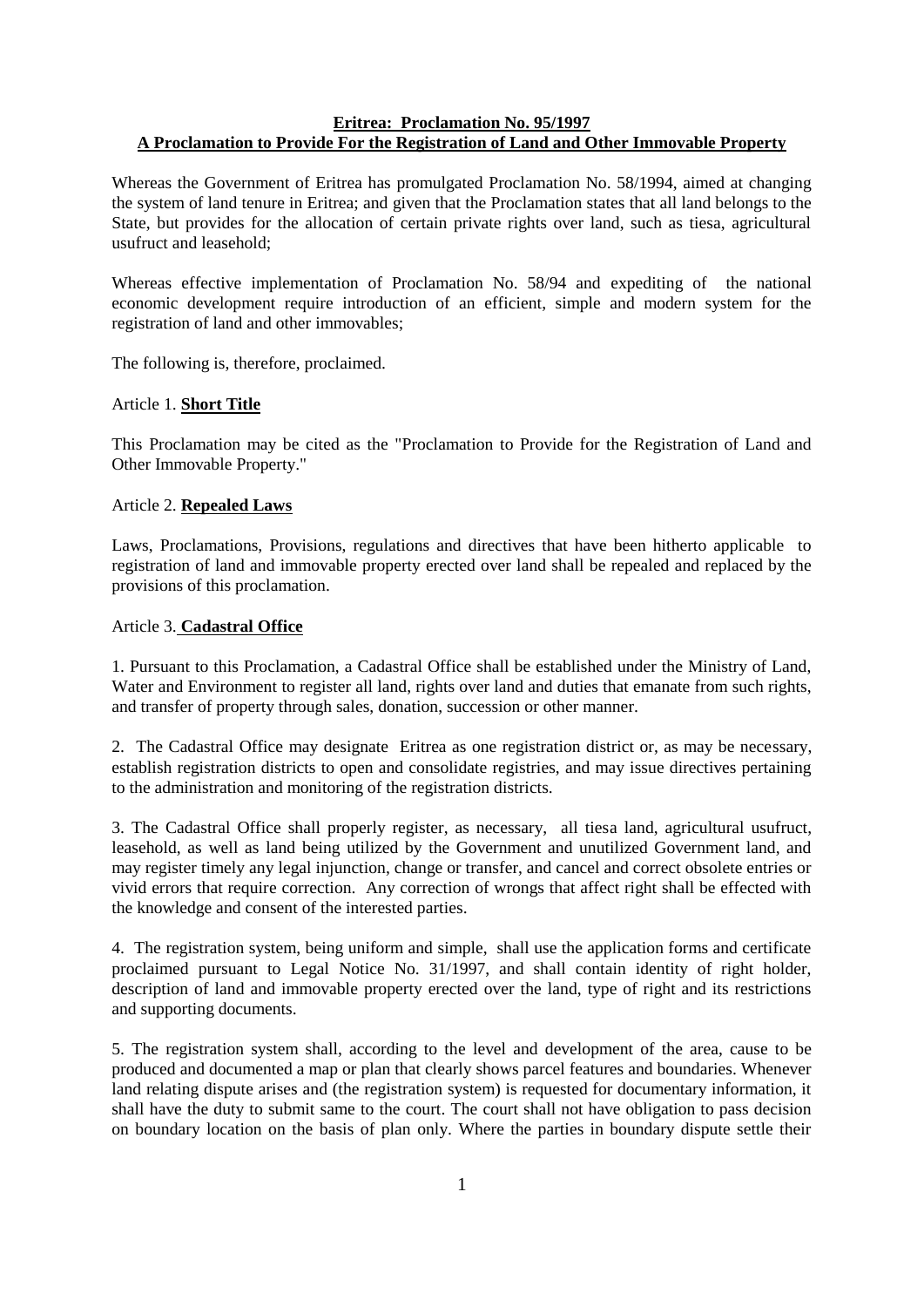dispute amicably or through arbitration and the settlement is accepted by the Ministry of Land,Water and Environment, the agreement or arbitral award shall be registered.

6. The Cadastral Office, being the sole office that serves as national reference and to maintain security of right and ownership, shall have the duty to give information to persons who desire the transfer of right over immoveable property erected on land whether the property has any encumbrance or is free from any encumbrance , by charging appropriate service fee.

7. A Mortgage of immovable property shall be registered, in accordance with the form prescribed by law. When mortgaged property is released the registration shall indicate cancellation.

### **Article 4. Registration of land and other immovable property**

1. Any land shall not be allocated without being lawfully registered and given an identification number. After allocation, immovable property erected over land shall be registered upon obtaining of habitation license.

2. Land allocated prior to the promulgation of this proclamation and which is being utilized by right holders together with immovable property erected over it and restrictions thereof shall be registered in accordance with directive to be issued by the Cadastral Office, based on this Proclamation.

3. Causing the registration of any subsequent change or transfer made on registered land in accordance with the formalities prescribed by law and within (prescribed) time shall be the responsibility of the transferee.

4. Where land allocated for agricultural usufruct is converted into leasehold, pursuant to 18(3) of the Land Proclamation No. 58/1994, a new lease agreement shall be entered into and registered.

5. Where immovable property erected over tiesa land is transferred, the tiesa land shall be converted into lease; and the transferee shall sign a lease contract.

6. Where land allocated for agricultural usufruct is sub-leased to others for a year or more, pursuant to Article 27 of Land Proclamation number 58/1994, the land shall be registered in the land registry in the form prescribed by law.

7. Mortgage of immovable property shall be registered in the Cadastral Office, in accordance with the form prescribed by law. When mortgaged property is released, cancellation of the registration shall be indicated.

### Article 5. **Transfer of Immovable Property Erected Over Land**

1. All transfer of immovable property erected over land shall be registered in accordance with this Proclamation.

2. When an immovable property is transferred through sales, donation, succession or other manner, the interest attached therewith shall also be transferred together. In the event of a partial transfer of property, the part of interest attached shall be clearly distinguished and registered. In the event where land is merged, the interest shall likewise merge.

3. Any registration of transfer of an immovable property erected over land shall be effected in accordance with the application form and formalities prescribed by law.